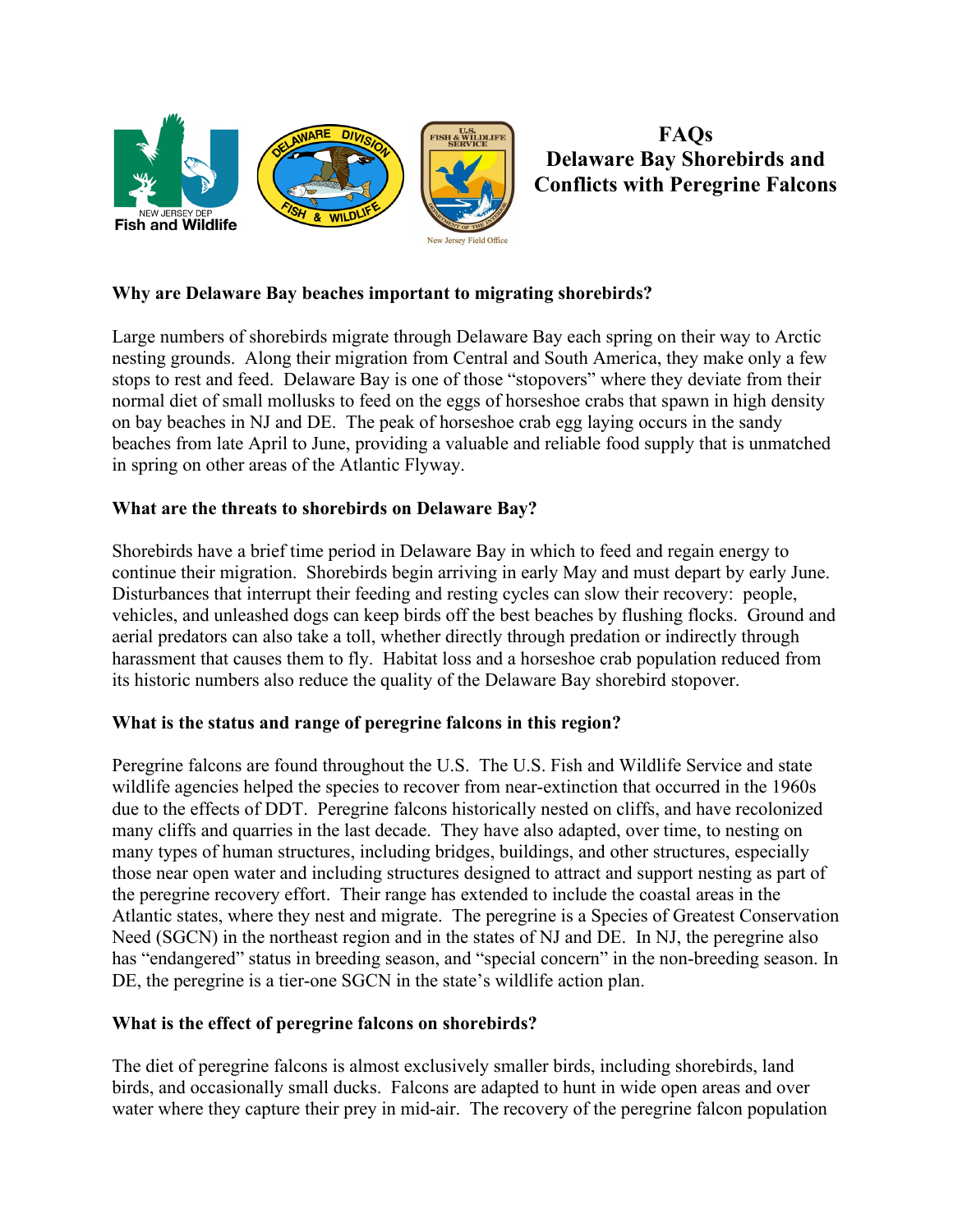means there are more falcons in the coastal habitats overlapping with shorebird habitats. Falcons hunting over large flocks of shorebirds can result in direct predation of shorebirds, and cause shorebirds to flush as an avoidance strategy. As with other disturbances, repeated flushing of shorebird flocks may be energetically demanding, and have a detrimental effect by reducing the time shorebirds can feed and rest. Persistent predator activity may also displace shorebirds from feeding areas, potentially forcing them into areas with less food or other unfavorable conditions.

A recent study in Virginia barrier islands found that red knots, a federally threatened and state endangered shorebird, avoided beaches within 6 km of active peregrine falcon nests. The effect was most noticeable within 3 km of a falcon nest. There is presently no data on the long-term effects of nesting or transient falcons on populations of red knots, but this is a topic that is the subject of current research.

### **What is being done to minimize negative impacts of peregrine falcons on shorebirds?**

The state wildlife agencies in Delaware and New Jersey have taken steps to address the potential conflicts between peregrines and shorebirds:

- Peregrine falcon nest structures that were within 3 km of Delaware Bay beaches in NJ and DE have been removed. The effects of specific nest structure removals are also being monitored to assess peregrine response, and to document intended and/or unintended outcomes.
- Surveys are conducted to locate and document peregrine falcon nesting activity on any manmade structures on Delaware Bay and Atlantic coastal marshes.
- When and where appropriate, initiation of new nesting activity may be precluded through management intervention, in consultation with state and federal agencies. It is noted, however, that while such action may be effective in reducing or eliminating nest site conflicts associated building/structure maintenance or operation activities, such actions do *not* typically prevent a pair from nesting elsewhere in the immediate area. As such, displacing the pair can lead to establishment of a nest in a less desirable location.
- Where possible, peregrine falcons are banded to facilitate better understanding of species dispersal, range, habitat use, and specific patterns of behavior.
- Surveys are also being conducted to document peregrine falcon presence on Atlantic Coast and Delaware Bay beaches during shorebird surveys. Determining the locations, frequency, and patterns of peregrine falcon use of coastal habitats, as well as documenting the nature and characteristics of individual incidents of peregrine harassment of shorebirds, will help direct future management actions.
- Where peregrine falcons currently nest in the coastal zone, biologists are collecting data on diet and nesting success to document the prey that falcons take. In many similar studies, the vast majority of prey are the most common and abundant species that occur in the habitat, such as willet and blue jay. In the coastal habitats that host several endangered and threatened bird species, it is important to understand the extent of potential and direct conflicts.
- Where conflicts are identified *and* incidents of harassment are sufficiently documented to inform resource managers as to the age, pattern of behavior, and status as either a territorial or non-territorial peregrine, mitigative actions can be investigated to determine if they might reduce or eliminate the conflict. If approved by applicable agencies, this could include